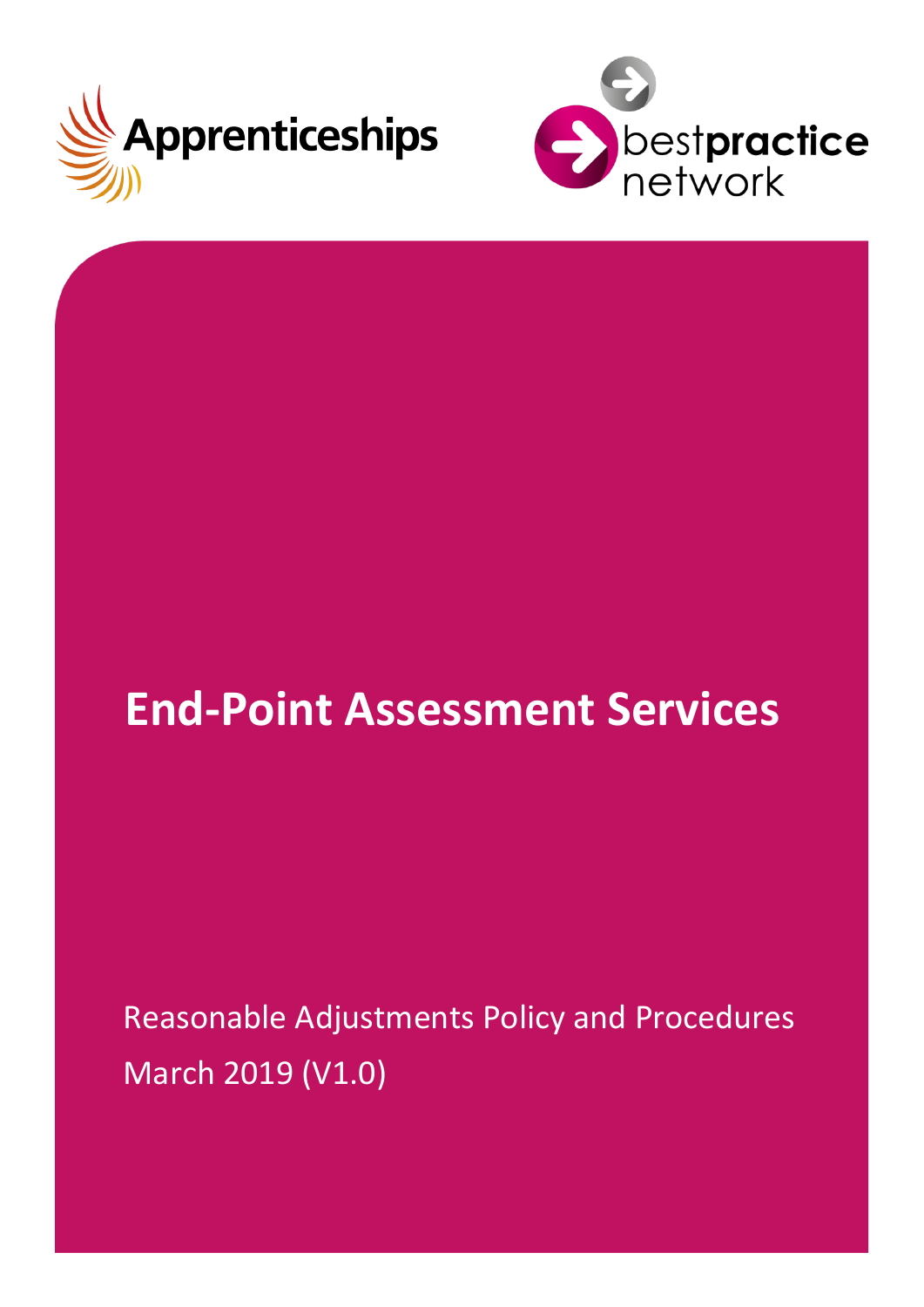# **Contents**

| 1.  |  |  |  |
|-----|--|--|--|
| 2.  |  |  |  |
| 3.  |  |  |  |
| 4.  |  |  |  |
|     |  |  |  |
| 5.  |  |  |  |
|     |  |  |  |
| 6.  |  |  |  |
| 7.  |  |  |  |
| 8.  |  |  |  |
| 9.  |  |  |  |
| 10. |  |  |  |
|     |  |  |  |
|     |  |  |  |

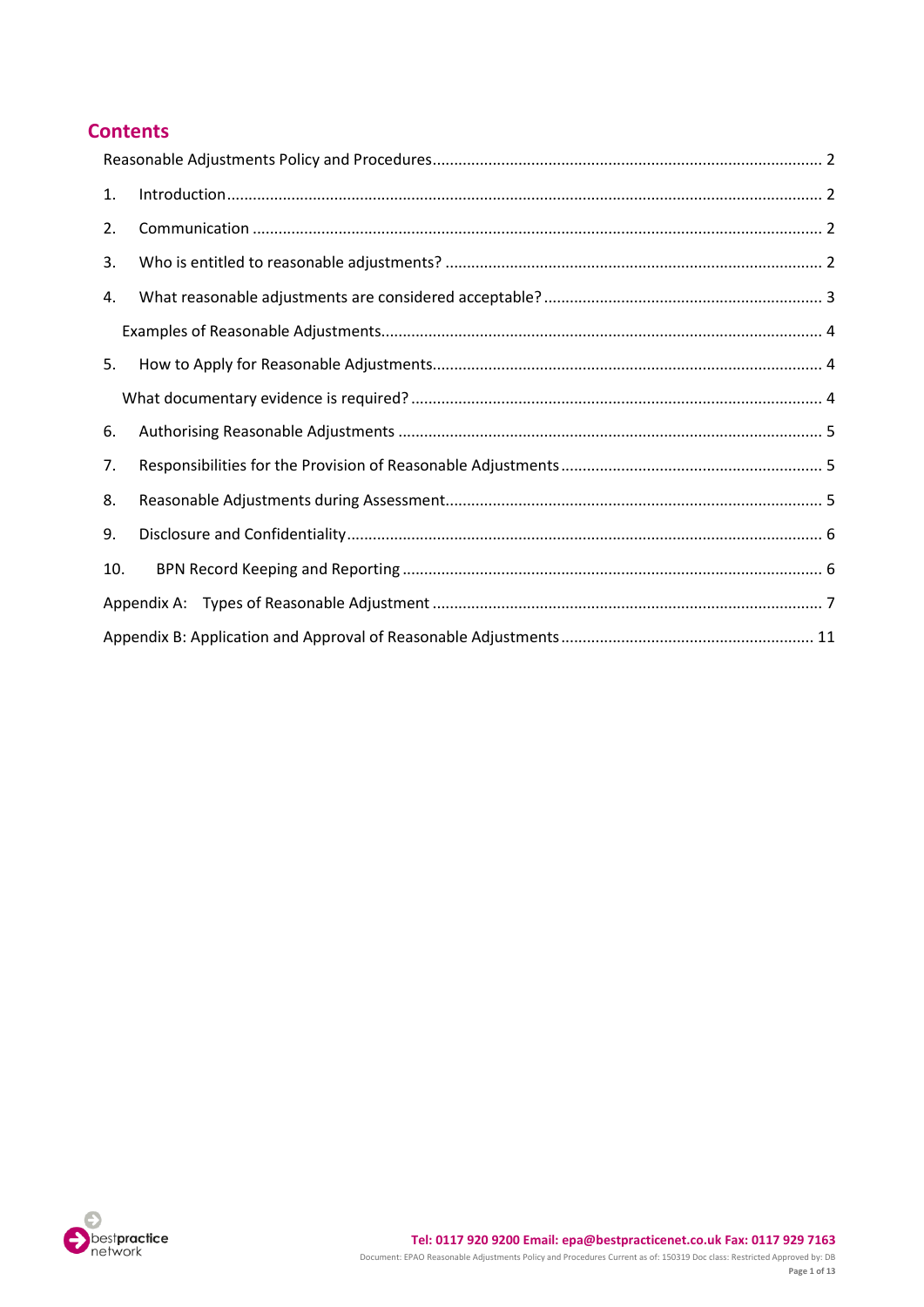# <span id="page-2-0"></span>**Reasonable Adjustments Policy and Procedures**

# <span id="page-2-1"></span>**1. Introduction**

Best Practice Network (BPN) recognises that in agreed and specified instances certain apprentices may require alternative arrangements for aspects of their assessments.

Any request for reasonable adjustment must be the result of a disability, medical condition, English as an Additional Language or for religious reasons. The majority of the document focuses on reasonable adjustments for apprentices who have disabilities or medical conditons, but it also covers apprentices who may require adjustments based on religious grounds or apprentices whose first language is not English. The disabilities, medical conditions or religious reasons set out in this guidance are not definitive and others may be addressed on request as described later. Equally those that are captured are provided as examples only, their appearance in this guidance document should not be seen as BPN determining that apprentices with these disabilities or conditions are safe to work in the sectors; these decisions are the responsibility of the employer who is best placed to implement the requirements of employment law (the Equality Act).

The Equality Act 2010 (previously the Disability Discrimination Act 1995) aims to end discrimination which many disabled people face and it is now unlawful for assessment institutes, among others, to discriminate against disabled people.

BPN is committed to ensuring that all assessments are a fair test of an individual's knowledge and what they are able to do. If someone has a disability or learning difficulty, the usual format of specific assessments may not be suitable and in certain circumstances adjustments may need to be made for them. They allow an individual to show their ability and knowledge without being disadvantaged by the assessment format itself.

BPN hopes that this document will increase knowledge and understanding about the Equality Act (or local equivalent), associated legislation such as General Data Protection Regulation (GDPR) (or local equivalent) and the opportunities that are available to accommodate apprentices who may require reasonable adjustments when taking assessments leading to achievement and certification.

The information in this document can be used by employers, training providers and apprentices for guidance and we have tried to ensure that the information is accurate and current. Where conditions and situations arise that are not addressed in this document please contact BPN for guidance via **[assessments@bestpracticenet.co.uk](mailto:assessments@bestpracticenet.co.uk)**

# <span id="page-2-2"></span>**2. Communication**

This policy is sent to employers and training providers upon selection and appointment of BPN as the endpoint assessment service provider. It is also available on the BPN website **[www.bestpracticenet.co.uk](http://www.bestpracticenet.co.uk/)**

This policy must be made available by employers to their apprentices upon registration, and at their gateway to end-point assessment.

# <span id="page-2-3"></span>**3. Who is entitled to reasonable adjustments?**

The Equality Act 2010 defines disability as a physical or mental impairment which has substantial and longterm adverse effect on a person's ability to perform normal day to day activities. The following individuals will be considered for reasonable adjustments:

1. Permanent physical impairment, e.g. cerebral palsy and multiple sclerosis.

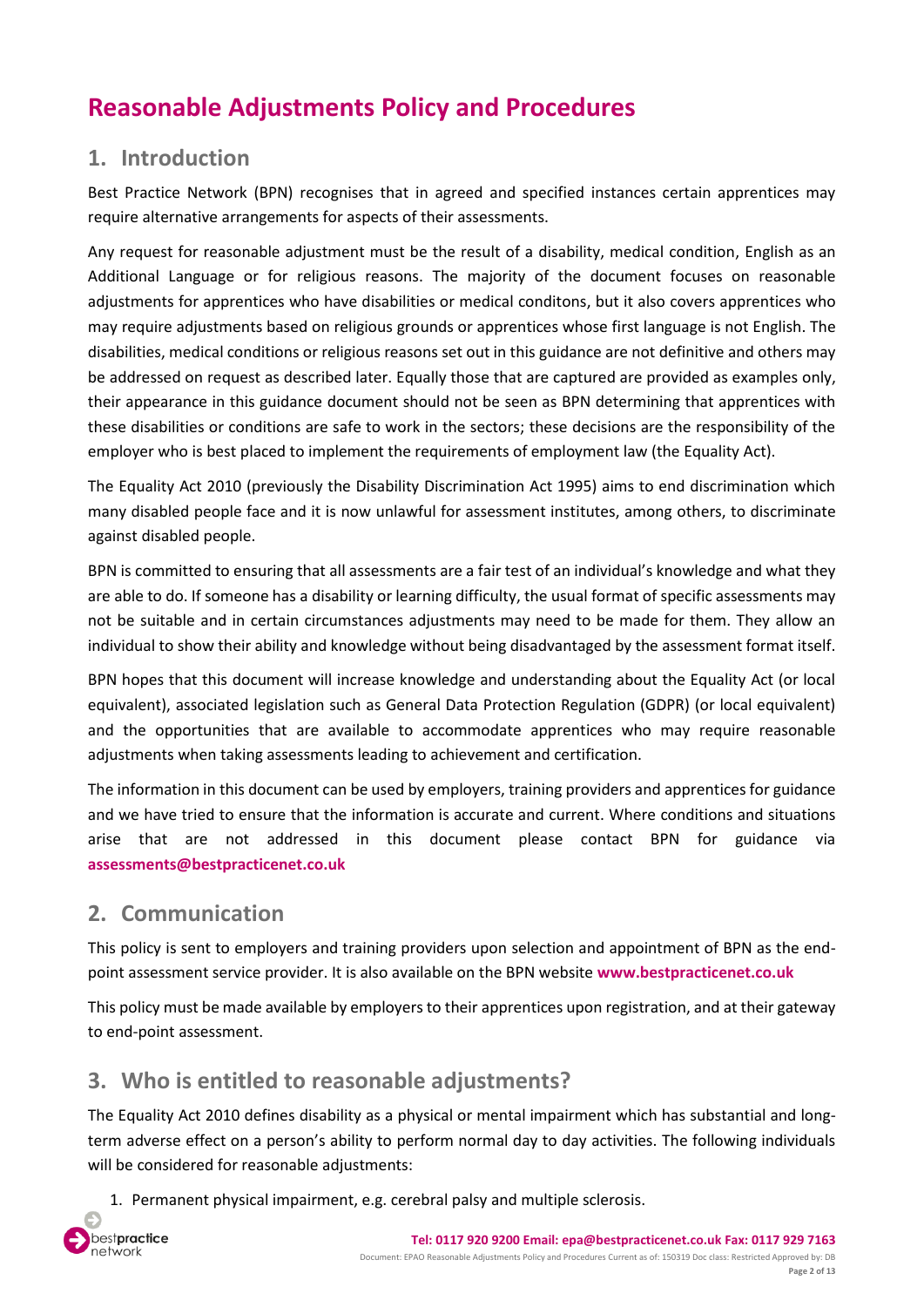- 2. Behavioural, emotional, social needs, e.g. chronic depression and autism.
- 3. A sensory impairment, e.g. hearing impairment and visual impairment.
- 4. Specific cognitive difficulties, e.g. dyslexia and memory loss.
- 5. Motor difficulties, e.g. hand / eye co-ordination and difficulty moving hands / arms.

This list set out above is not exhaustive and it is recognised that certain apprentices may fall within more than one of the categories set out above.

# <span id="page-3-0"></span>**4. What reasonable adjustments are considered acceptable?**

BPN seeks to provide equal access to assessment for all apprentices, ensuring that there are no unnecessary barriers and that any reasonable adjustments for apprentices preserve the validity, reliability and integrity of the apprenticeship.

Applications for reasonable adjustments will be individually considered and decisions may vary according to the exact nature of an apprentice's everyday needs and usual method of working. Further detail on reasonable adjustments are provided in **Appendix A** and may include:

- 1. Allocation of extra time.
- 2. Support of a personal assistant
- 3. Rest / time breaks
- 4. Support of a sign language interpreter
- 5. Support of a scribe / amanuensis
- 6. Use of assistive technology
- 7. Support of a reader
- 8. Braille paper
- 9. Use of alternative assessment locations
- 10.Alternative fonts, coloured paper / contrasting background colours
- 11.Re-assessments, in the case of temporary illness / injury
- 12.Adjustments for those undergoing end-point assessment that is not in their native language
- 13.Stammer / stutter (oral assessments / interviews only)
- 14.Religious obligations

This is not an exhaustive list and other adjustments will be considered on a case by case basis. BPN will consider all requests in line with our Reasonable Adjustments Policy.

BPN will endeavour to accommodate the needs of apprentices with a particular assessment requirement, according to individual circumstances, ensuring such apprentices are not disadvantaged in relation to other apprentices and that certificates accurately reflect apprentice attainment.

All requests will be considered on the information received. Some adjustments may not be considered reasonable if they:

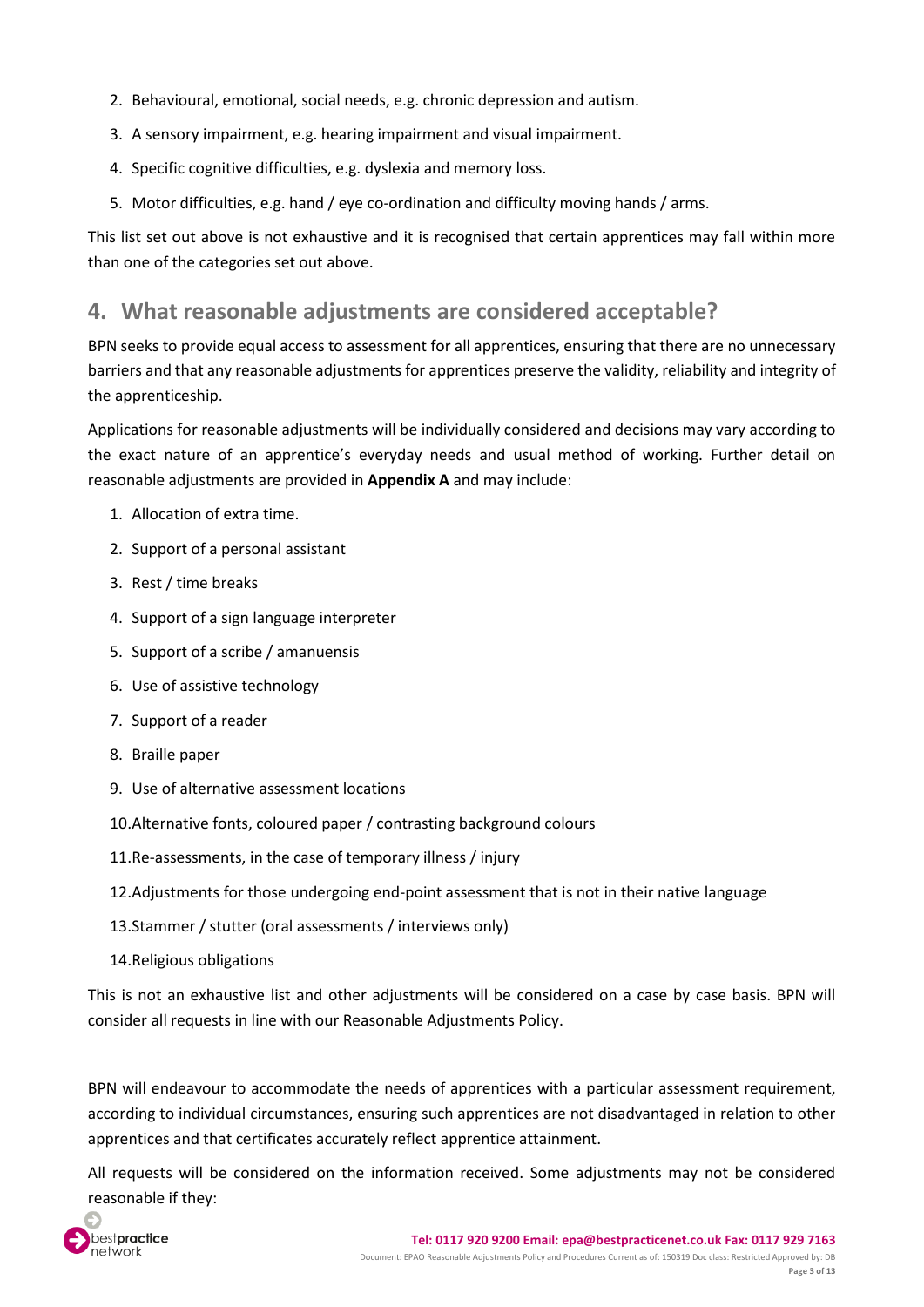- Do not meet the published criteria;
- Involve unreasonable costs to BPN;
- Involve unreasonable timeframes; for example, Braille papers cannot be produced at short notice; or
- Affect the security and integrity of the apprenticeship itself

Adjustments **must not** put in jeopardy the health and well-being of the apprentice or any other person.

#### <span id="page-4-0"></span>**Examples of Reasonable Adjustments**

- An apprentice with Dyslexia needs to use a coloured overlay, and requires 25% extra time. The use of a yellow coloured overlay is a reasonable adjustment for the candidate since it helps him to improve his reading accuracy.
- An apprentice with ADD (Attention Deficit Disorder) has persistent difficulty concentrating and poor working memory. Supervised rest breaks and the use of a prompter, who may need to physically show him where on a page he had been working in order to re-start his work, would be reasonable adjustments.
- A candidate has Asperger's Syndrome which is formally confirmed by a letter from a consultant paediatrician. He has persistent and significant difficulties with his handwriting which is poor but not illegible. He is unable to complete his written knowledge assessment within the time allowed. Without the application of 25% extra time in those subjects the candidate would be at a substantial disadvantage. However, if the knowledge assessment is multiple choice, it is unlikely that extra time would be awarded as the impairment is not about processing information it is about their quality of writing.
- A candidate has a visual impairment that affects their ability to read from the screen during an online assessment. It may be agreed that the assessor or a personal assistant may be present at times during the assessment, to read aloud, the information on the screen.

# <span id="page-4-1"></span>**5. How to Apply for Reasonable Adjustments**

Reasonable adjustments must be applied for by an apprentice or training provider. If applied for by the training provider, the employer must sign to support the application for reasonable adjustment.

The Assessment Manager is responsible for approving requests for reasonable adjustments.

Apprentices should be fully involved in any decisions about adjustments / adaptations. This will ensure that individual needs can be met, whilst still bearing in mind the specified assessment criteria for a particular apprenticeship end-point assessment.

An application template is contained within **Appendix B**.

Applications must be supported with documentary evidence **at least one month before** end- point assessment activities commence. Applications must be submitted to **[assessments@bestpracticenet.co.uk](mailto:assessments@bestpracticenet.co.uk)**

## <span id="page-4-2"></span>**What documentary evidence is required?**

An employer or provider should provide BPN with documentary evidence which outlines the nature and severity of an apprentice's disability. It should be from an appropriate independent professional.

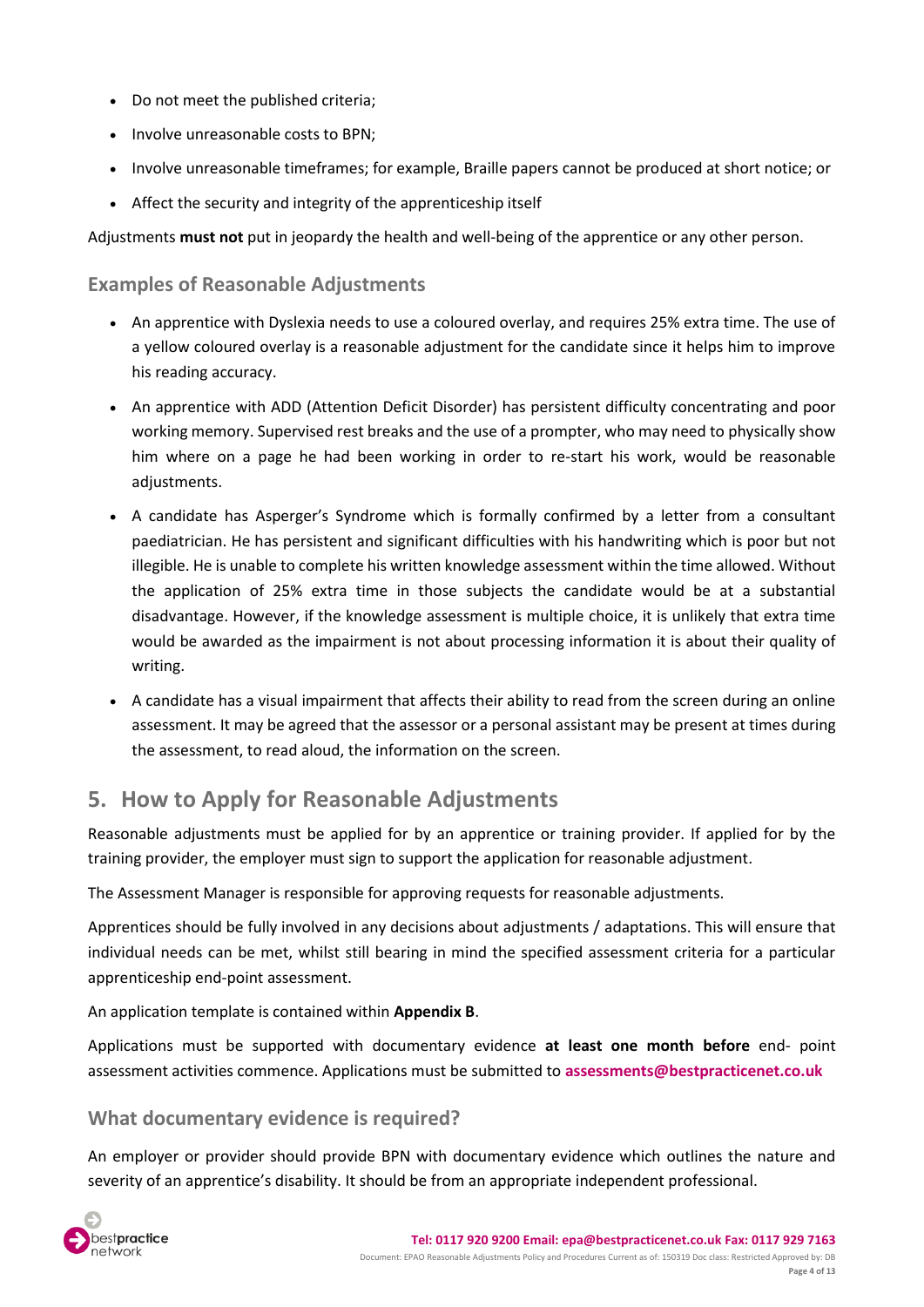| <b>Disability</b>                   | <b>Documentary Evidence</b>                                                                                                                               |
|-------------------------------------|-----------------------------------------------------------------------------------------------------------------------------------------------------------|
| <b>Visually Impaired Apprentice</b> | Appropriate professional providing a written, dated and signed<br>statement OR a certificate of registration as blind or partially sighted                |
| <b>Hearing Impaired Apprentice</b>  | Appropriate professional providing a written, dated and signed<br>Statement                                                                               |
| <b>Dyslexic Apprentice</b>          | Appropriate professional providing a written, dated and signed<br>statement OR report form a learning support professional or educational<br>psychologist |
| <b>Other Medical Conditions</b>     | Appropriate professional providing a written, dated and signed<br>Statement                                                                               |

Please send BPN a copy of the evidence rather than the original. BPN will keep on record all Reasonable Access Requests forms and evidence for a period of 3 years after the assessment so that if an apprentice takes another assessment at a later date, they will not need to resubmit the evidence. If an apprentice takes another assessment with BPN all they need to do is quote their reasonable adjustments number and BPN will be able to authorise the extra time based on the previous application. An apprentice can request that BPN destroys all information once an assessment or assessment has been passed if they prefer.

The provision of reasonable adjustments at assessment without approval or supporting evidence will be treated as malpractice.

# <span id="page-5-0"></span>**6. Authorising Reasonable Adjustments**

BPN will consider each request in line with our Reasonable Adjustments Policy and the employer, training provider and apprentice will be informed in writing of our decision. If we require further information or clarification, we may do this by telephone or email.

# <span id="page-5-1"></span>**7. Responsibilities for the Provision of Reasonable Adjustments**

Arrangements for reasonable adjustments are the responsibility of the employer. However, where equipment or external human resources such as a scribe, are required, the training provider and apprentice may have access to and be able to provide the equipment / resource.

BPN will take reasonable steps to source equipment and resources if other parties are not able to do so, but such provision are chargeable.

# <span id="page-5-2"></span>**8. Reasonable Adjustments during Assessment**

Strict guidelines during the assessment and / or assessment must be maintained, for example:

a) The support of a reader should be solely to read text and not to advise the apprentice. They cannot offer suggestions or any other support, which could be seen as giving the apprentice an unfair advantage. We would expect the reader to not have a conflict of interest in undertaking this task, however, we acknowledge that it is appropriate to have had previous working experience with the apprentice.

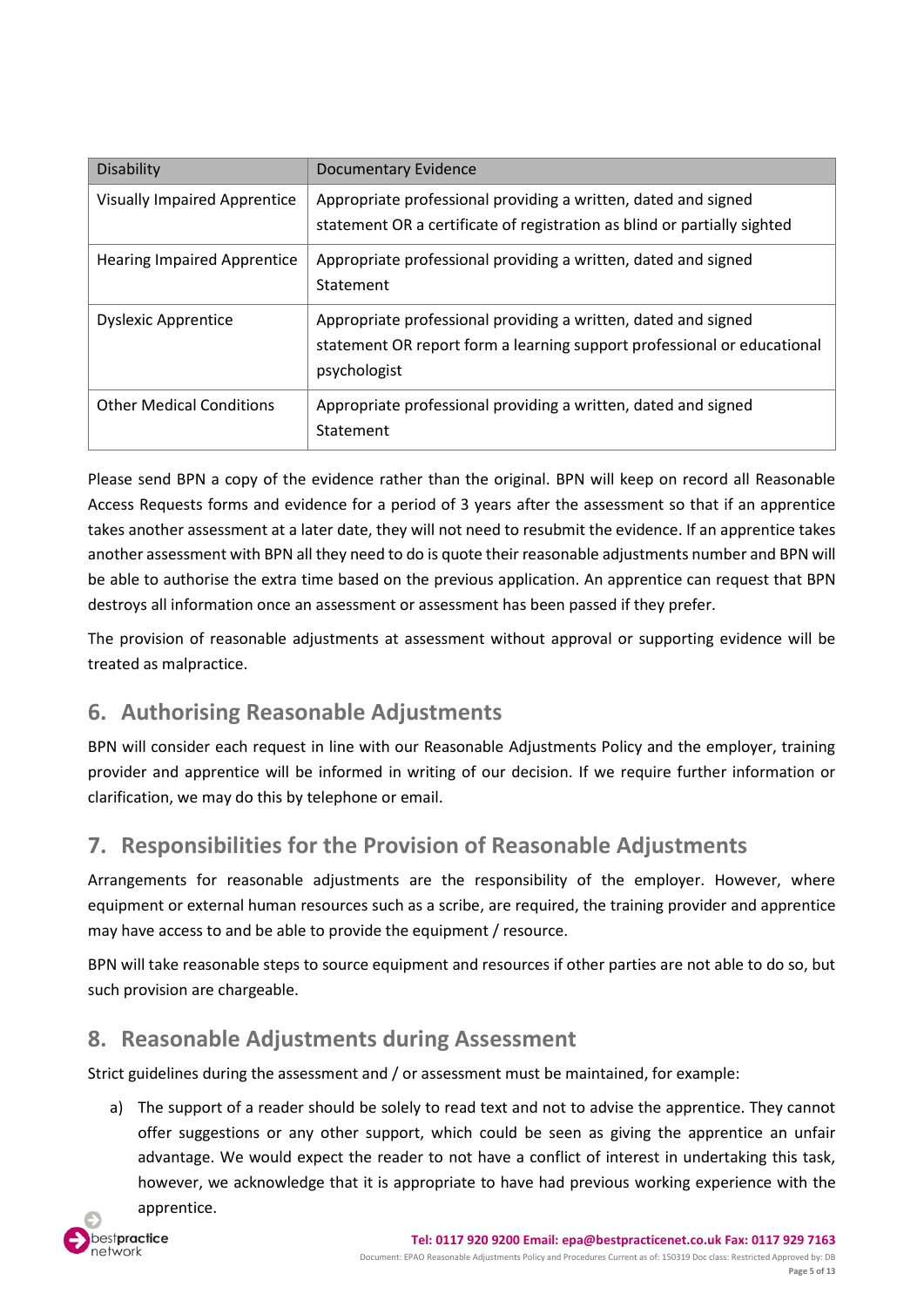- b) Modification to equipment / disability aids and input display devices including adapted keyboard, large monitor, synthesisers must be approved by BPN in advance of the assessment.
- c) Apprentices cannot talk to third parties during rest / time breaks apart from the assessor or invigilator.
- d) BPN will ensure that all independent assessment and public assessment facilities comply with the relevant legislation for apprentices with reasonable adjustments. It is the responsibility of the employer and / or provider to ensure that assessments held on their premises meet the regulatory requirements. Should the location need to accommodate a third-party support, a separate room must be provided.
- e) BPN will ensure that the invigilator or other authorised third party has prior information of your requirements.

# <span id="page-6-0"></span>**9. Disclosure and Confidentiality**

Information about an apprentice's disability is deemed 'sensitive personal data' and therefore BPN, the employer and / or the training provider, if appropriate, are required by law (under General Data Protection Regulation) to process the information 'fairly and lawfully'. BPN will keep in confidence all correspondence and documentation received in accordance with General Data Protection Regulation.

An apprentice's information will only be made available to those on a 'need to know' basis based on the Equality Act 2010. This will include BPN administrative staff, the assessor and / or the invigilator, as well as people who may be required to assist the apprentice during the assessment or the assessment such as a scribe or sign language interpreter.

BPN may be required to provide regular reports to the Institute for Apprenticeships regarding the total number of requests for extra time due to disability and the breakdown of requests. This report will not contain an apprentice's name or any detailed information about the apprentice.

BPN will not pass on in written form any sensitive information without the apprentice's written consent.

# <span id="page-6-1"></span>**10.BPN Record Keeping and Reporting**

BPN will record and evaluate all requests, outcomes and feedback. This information will ensure consistency over time and will be available to the regulatory authorities on request.

The Equality Act requires that the information held be accurate, relevant and up-to-date and should not be deemed 'excessive'. Information will be kept secure (either in a locked filing cabinet or for electronic information in a restricted folder). We will destroy an apprentice's information five years after the last assessment or assessment date.

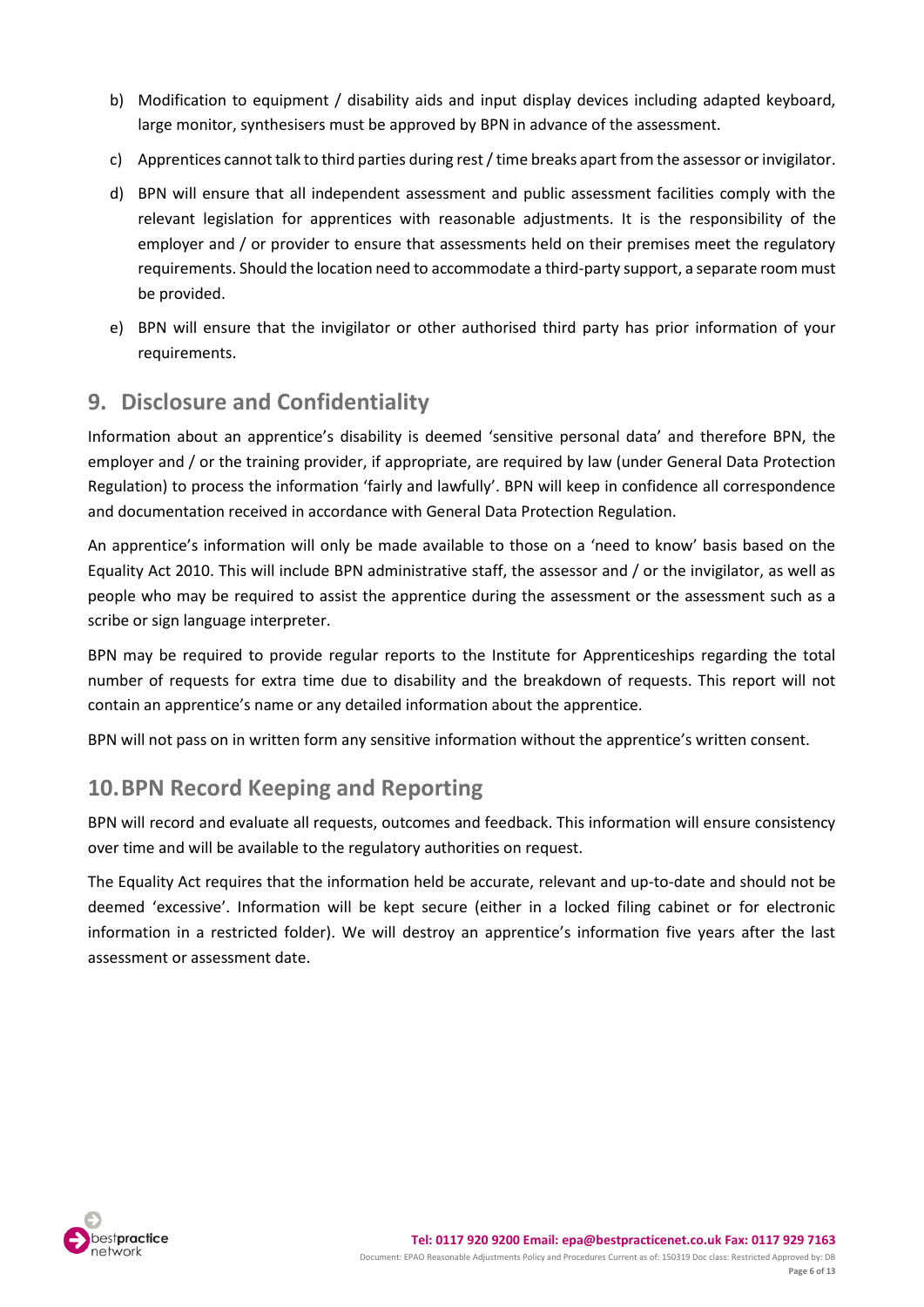# <span id="page-7-0"></span>**Appendix A: Types of Reasonable Adjustment**

## **Types of Reasonable Adjustment**

This appendix provides further details on types of reasonable adjustment.

# **Allocation of Additional Time**

Extra time will be permitted, as appropriate to each apprentice, in line with this document ensuring that they are not disadvantaged in relation to other apprentices.

The standard time extension for assessments is 25% if an apprentice has a disability or is not able to take the assessment in their official or native language. An apprentice cannot request any more than 25% extra time due to language limitations (please refer to section 11 for further information about native language).

Up to 100% extra time can be provided due to a disability dependent on each apprentice's particular needs if this is requested by an appropriate professional.

All requests for extra time will be considered based on the information supplied; however; in consideration of the amount of extra time requested BPN must ensure that:

- 1. The credibility of the qualification is maintained
- 2. The validity, reliability and integrity of the assessment process is preserved
- 3. An apprentice is not given, or does not appear to have been given an unfair advantage

#### **Support of a Personal Assistant**

An apprentice can request the support of a personal assistant if they need someone to help with personal care / assistance during the assessment. Such help is designed to maintain the effectiveness of the assessment. Personal assistants cannot give factual or practical assistance or offer any suggestions or advice which could be seen as giving an apprentice an unfair advantage.

#### **Rest Breaks**

An apprentice can request a rest break if they suffer from fatigue, physical or mental disabilities or for religious obligations. The rest break will be seen as part of their extra time request and can be taken at any time during the assessment. Women who are pregnant are also allowed to use the toilet although no extra time is awarded for pregnant women.

It is important that the apprentice does not discuss the assessment with any third party during any break period.

## **Support of a Sign Language Interpreter**

An apprentice can request a sign language interpreter if they are hard of hearing to undertake the role of conversing with others on the apprentice's behalf. The interpreter can say a phrase or particular word as well as re-phrasing using sign language or by writing it down. They must not give factual or practical help, offer any suggestions or advice which could be seen as giving the apprentice an unfair advantage. BPN will normally expect the apprentice or their employer to source the interpreter although if this is not possible, BPN will make reasonable efforts to locate a suitable person.

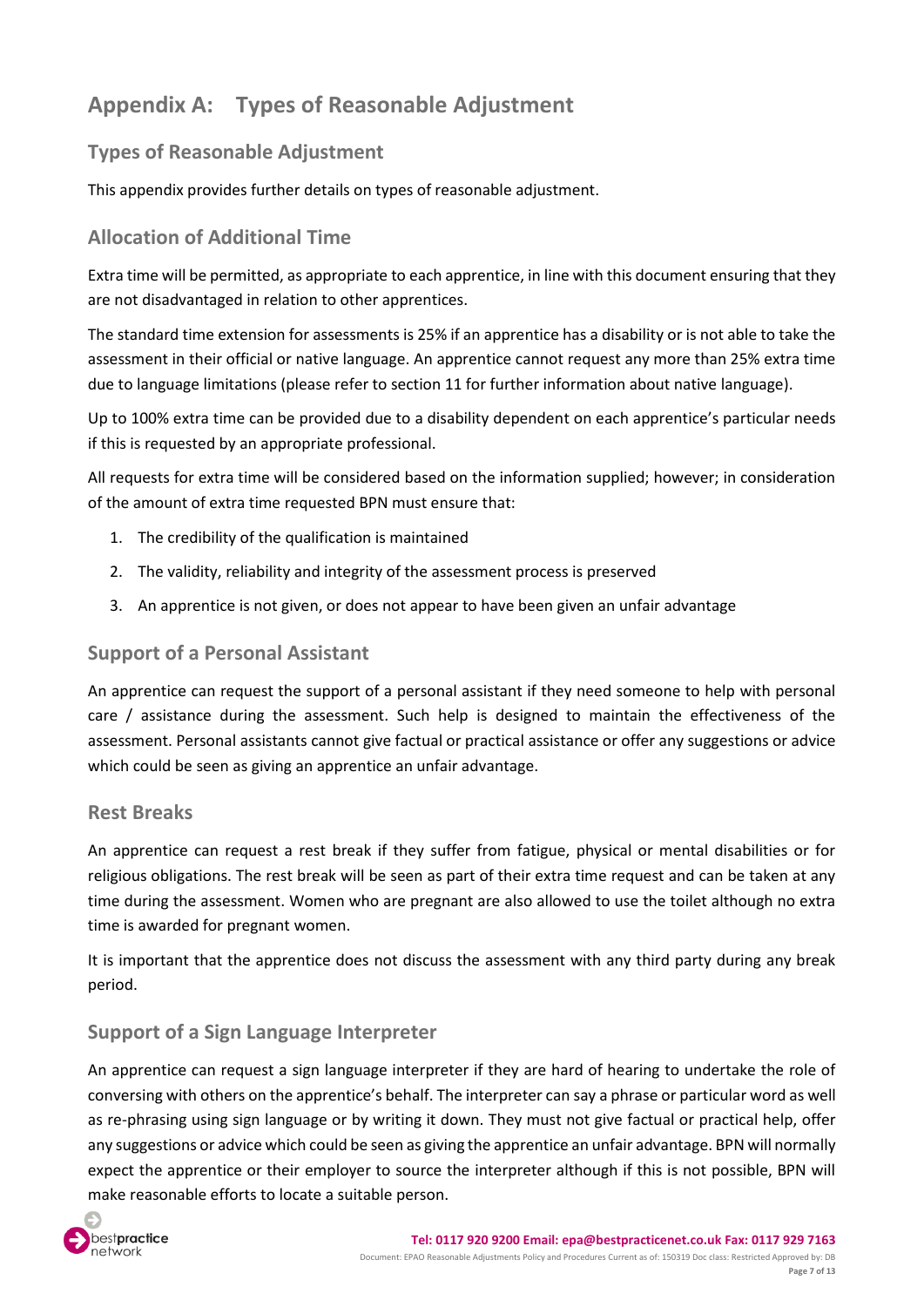# **Support of a Scribe / Amanuensis**

An apprentice can request a scribe if they have limitations with writing down the answers such as a physical or visual impairment or a specific learning difficulty. The scribe's role will be someone who will write down their dictated answers to the questions. They must write down the answers exactly as they are dictated. They must not give factual help nor offer any suggestions or advice which could be seen as giving the apprentice an unfair advantage. This form of support is only available for knowledge assessments.

# **Use of Laptop and Adaptive Technology (Assistive / Access Technology)**

An apprentice can request to use adaptive, assistive or access technology which enables them to access computer systems if they have particular needs. Where possible, BPN would expect the apprentice to use an employer's or their own laptop and software. An apprentice will only be able to have access to the relevant programme or programmes and all equipment will be checked by the assessor or invigilator prior to the start of the assessment. If an apprentice has no access to equipment BPN will make reasonable efforts to source the same or similar equipment.

If BPN is unable to source suitable equipment then we will advise the apprentice accordingly and they will be responsible for either sourcing suitable equipment or using what can be made available to them by their employer or training provider. The list below is indicative of the most common assistive technologies available, but should be used as a guideline only.

#### **Hardware:**

- Alternative keyboards and mice including:
	- Braille labelled keyboards or home-row key indicators
	- Joysticks / tracker balls / mouse keys on the keyboard mouth stick
- Braille display
- Switches (alternative input to keyboard and mouse, used by apprentices with
- physical disabilities)
- Large monitors
- Headphones and volume adjustment for use with voice output / input software packages

#### **Software:**

- Operating system accessibility features such as sticky keys, filter keys, mouse speed adjustments
- Screen magnification software e.g. Dragon Software
- Screen reading software (supporting both users with visual impairment and dyslexic users) e.g. browsealoud.com, JAWS software or NVDA
- Input devices eye / head operated pointing devices or on-screen keyboards

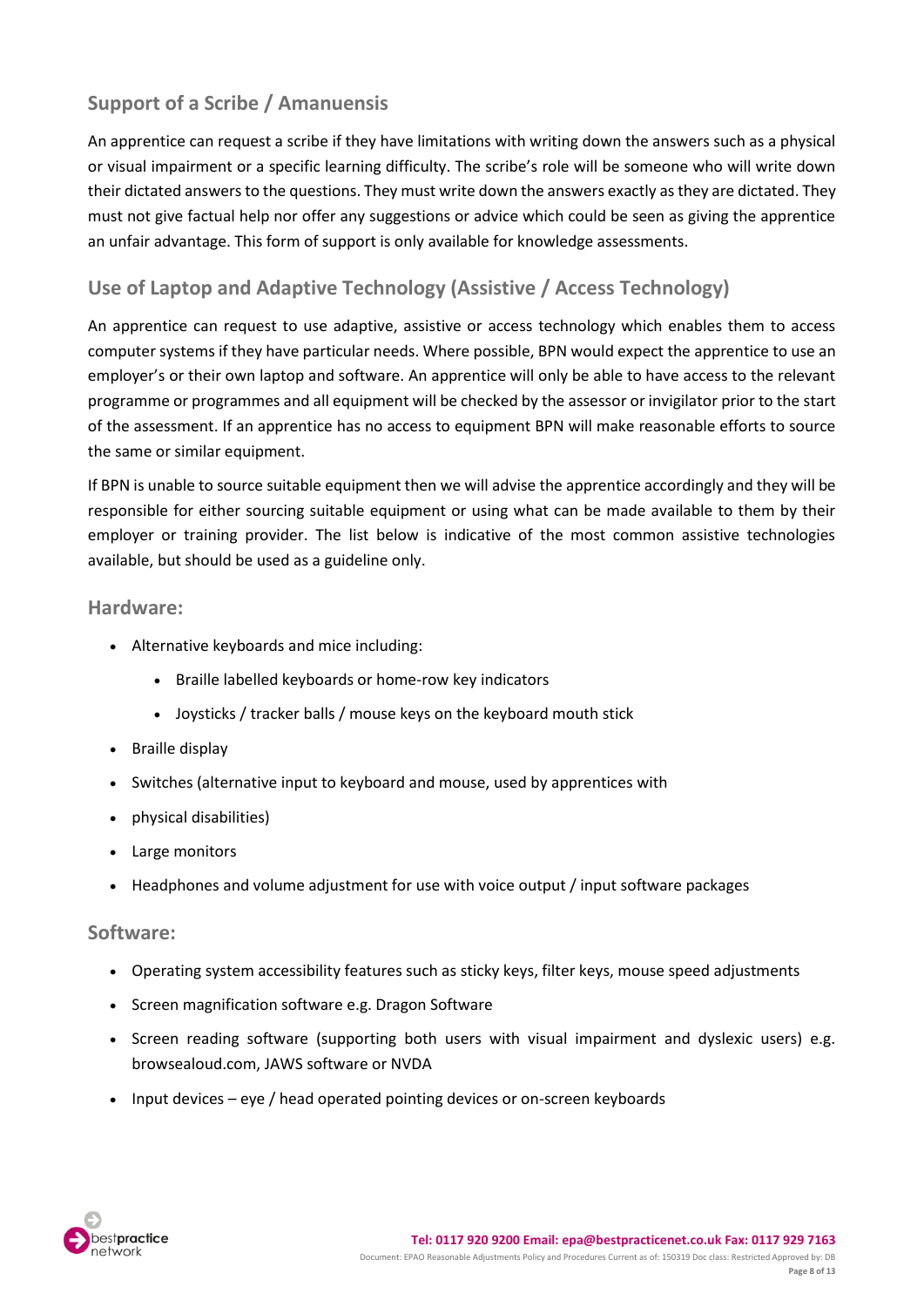## **Support of a Reader**

An apprentice can request a reader if they have a visual impairment or specific learning difficulties which would benefit from the support of a reader. They will be able to read all or any part of the assessment instructions, questions or answers to the apprentice. They can only read the exact wording and must not give meanings of words, rephrase or interpret anything. They should only repeat instructions and questions on the paper when specifically requested to do so by the apprentice. They cannot advise the apprentice on which questions to do, when to move on to the next question, or the order in which the questions should be answered. The reader cannot provide any practical support during the assessment process.

#### **Use of Alternative Assessment and Assessment Locations**

An apprentice can request the use of alternative premises to take an assessment if this benefits them due to a physical disability and where the alternative location does not materially impact on the integrity of the assessment process or compromise the competence being assessed. Locations must comply with the requirements of the Equality Act, Health and Safety Regulations (or local equivalent) as well as disability access regulations and approved providers are also required to meet these standards when hosting an assessment.

#### **Alternative Format of Assessment Papers**

An apprentice can request changes to the knowledge tests to enhance accessibility including font and / or font colour to any size and colour within reason for paper-based assessments. BPN can offer different coloured paper for dyslexic apprentices. Where the competence being assessed is not compromised braille papers can also be made available on request but this will require extra time as the paper will need to be sent externally to have the paper printed and verified.

Please note that these options are not available for apprentices taking computer-based assessments.

# **Temporary Illness / Injury**

Although a temporary illness or injury or indisposition would not be covered by the Equality Act (or local equivalent), BPN may still be able to accommodate apprentices affected in such a way. An employer and / or provider must complete the Reasonable Adjustments Form as soon as the decision is taken to seek adjustments and provide supporting evidence of the circumstances and BPN will try to accommodate your request.

#### **Pregnancy**

An apprentice is entitled to go to the toilet if they are pregnant but they are not entitled to extra time unless there are other medical conditions that would allow them to request extra time. Reasonable adjustments are not available on practical assessments where they will compromise the assessment process.

If an apprentice become pregnant during their on-programme journey and will reach a stage of pregnancy during end-point assessment that is unsafe or places them at risk during on-site work then their entry to endpoint assessment will need to be deferred. If their pregnancy places them at risk during their on-programme journey, then they are able to take a break in learning in accordance with the Education and Skills Funding Agency rules.

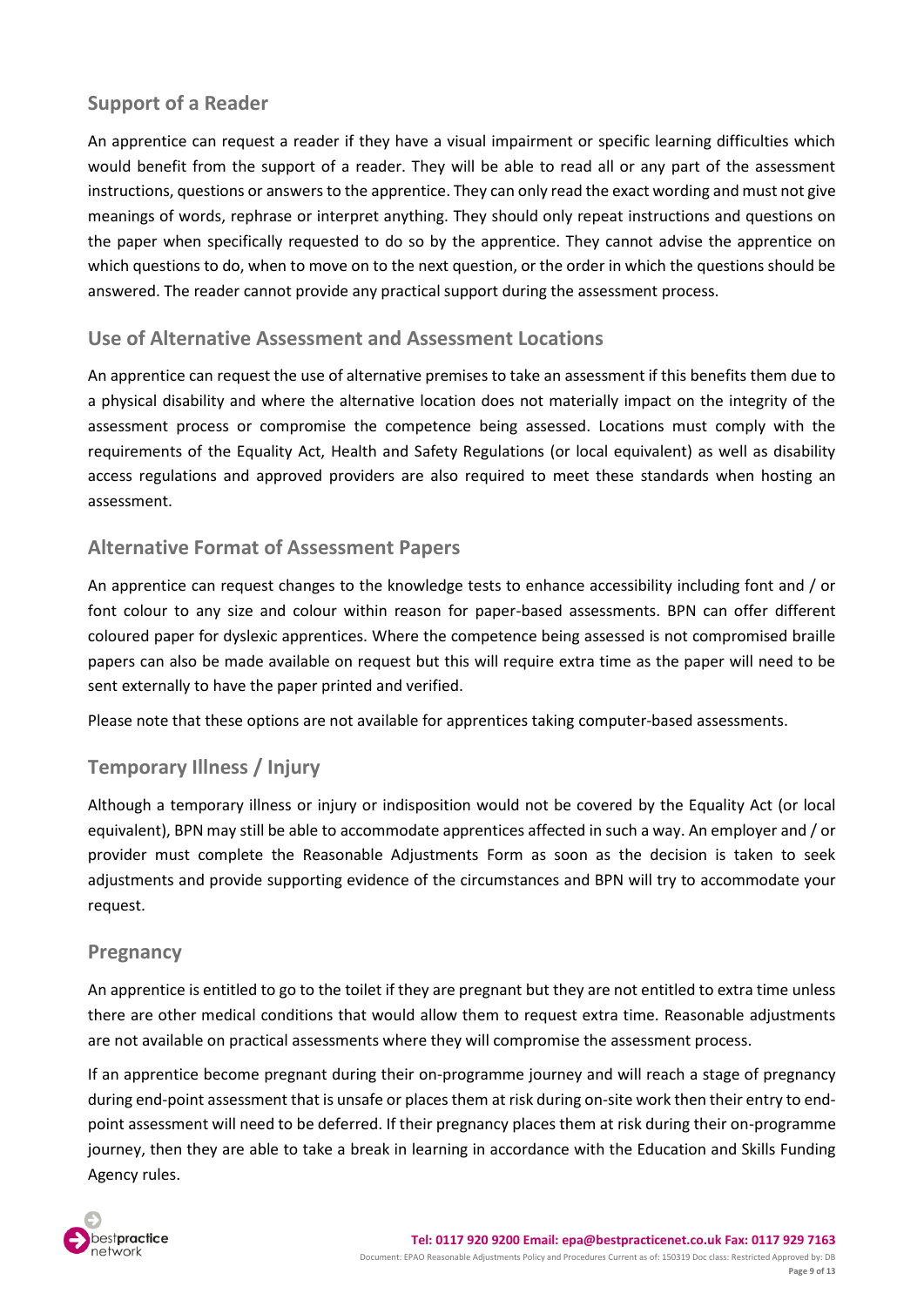## **Apprentices taking an assessment not in your official or native language**

In the energy and utilities sector, apprentices will have to make reference to safety documentation and some roles are safety critical. Some authorisations (approved by HSE) may not be issued to non-English reading persons due to the safety risk.

Employers must include arrangements for dealing with this issue within their own Health and Safety Policy and ensure that their approach is not in breach of the Race Relations Act.

Where, safety is not at risk, the apprentice will be entitled to use their own paper dictionary (whose purpose is translation between the assessment or assessment language and another national language) during the assessment. Electronic dictionaries will not be allowed into the assessment.

The apprentice must advise their employer and or provider as early as possible in advance of any assessment if they are likely to require extra time, but no less than one month before the assessment(s).

## **Stammer / Stutter (Oral Assessments Only)**

An apprentice can request extra time for an oral assessment if they have a stammer or stutter (not for a written assessment). BPN will also try to allocate an apprentice with the final interview slot of the day so that there are fewer time pressures and restrictions on them and the interviewers. Please let BPN know as early as possible so that the schedule can be devised appropriately. In exceptional circumstances, BPN may consider written responses to the interview questions.

#### **Religious Obligations**

An apprentice can request a break or different time to start the assessment or assessment if this is for religious reasons. BPN will require a written request for this and the contact details for the appropriate religious authority (e.g. imam, minister, rabbi or priest).

#### **Other Reasonable Adjustments**

The reasonable adjustment arrangements listed here are not intended to be comprehensive. Other reasonable adjustments will be considered in line with our Reasonable Adjustments Policy.

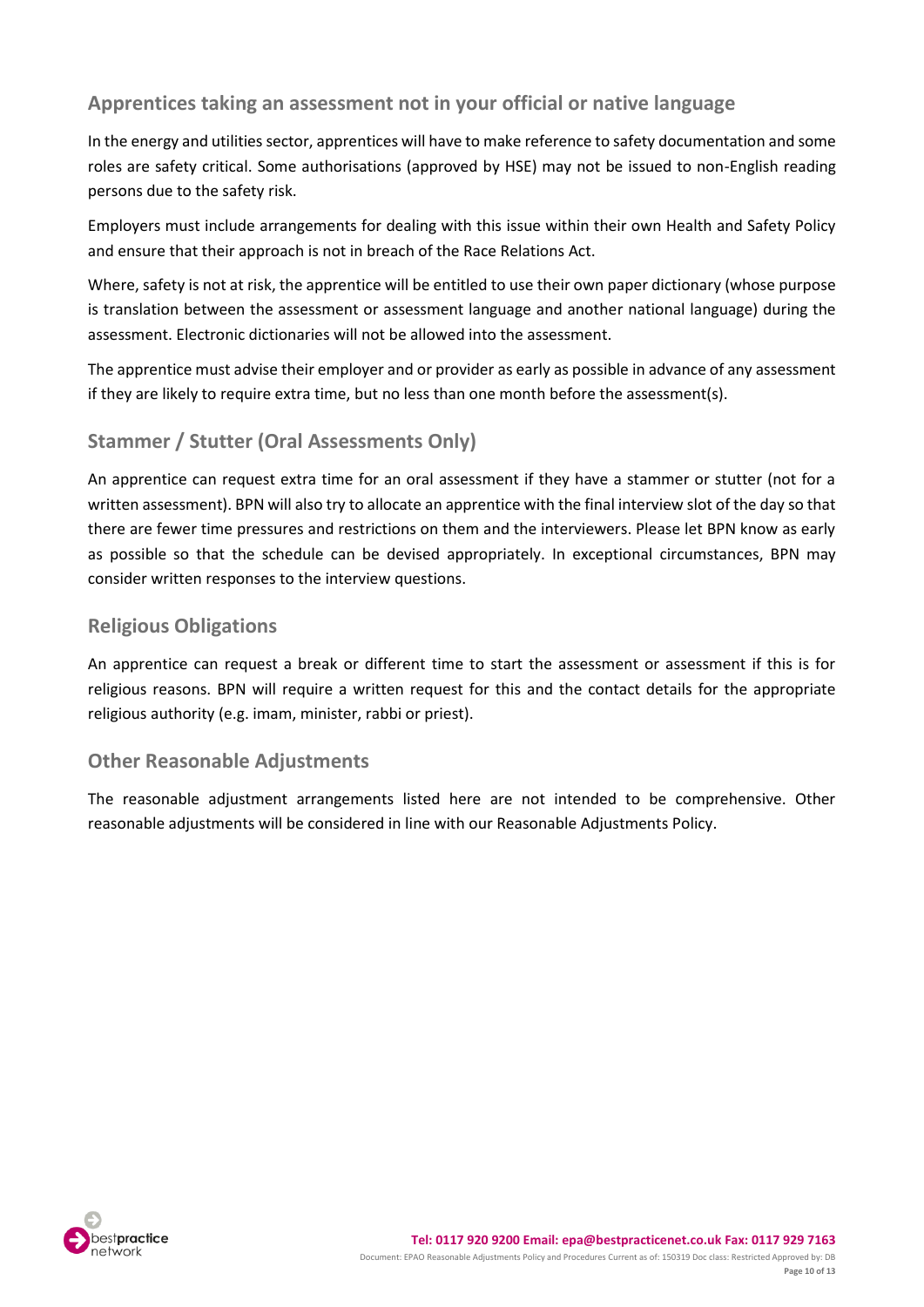# <span id="page-11-0"></span>**Appendix B: Application and Approval of Reasonable Adjustments**

BPN is committed to ensuring that all assessments are a fair test of an individual's knowledge, skills and behaviours, and what they are able to do. It also recognises that in certain instances the usual format of specific assessments may not be suitable for an apprentice with a disability or learning difficulty. In such circumstance's adjustments may need to be made for them.

Once an apprentice/ training provider has decided that reasonable adjustments are necessary, they must apply to BPN **in advance of the end-point assessment** using this form to detail the reasonable adjustments requested.

The Assessment Manager will review all requests for reasonable adjustments in line with the policy and agree with the employer and training provider what reasonable adjustment will be allowed. If equipment is required, it is the responsibility of the employer and their training provider to provide the equipment.

## **Application**

| Name of the Employer:                  |  |
|----------------------------------------|--|
| Name of the Training Provider:         |  |
| Name of the Apprentice:                |  |
| Title and Level of the Apprenticeship: |  |
| Date of end-point assessment:          |  |

| End-point        | Disability or Learning | Reasonable Adjustment(s) | Supporting               |
|------------------|------------------------|--------------------------|--------------------------|
| Assessment       | <b>Difficulty</b>      | Requested                | <b>Evidence Provided</b> |
| Component (e.g., |                        |                          |                          |
| presentation,    |                        |                          |                          |
| Q&A, simulated   |                        |                          |                          |
| task)            |                        |                          |                          |
|                  |                        |                          |                          |
|                  |                        |                          |                          |
|                  |                        |                          |                          |

#### Declaration A

*I confirm that the above apprentices have been assessed as requiring reasonable adjustments, that the apprentice has been fully involved in any decisions about adjustments / adaptations.*

| Role and Signature of employer representative |  |
|-----------------------------------------------|--|
| Signature of training provider representative |  |
| Date                                          |  |